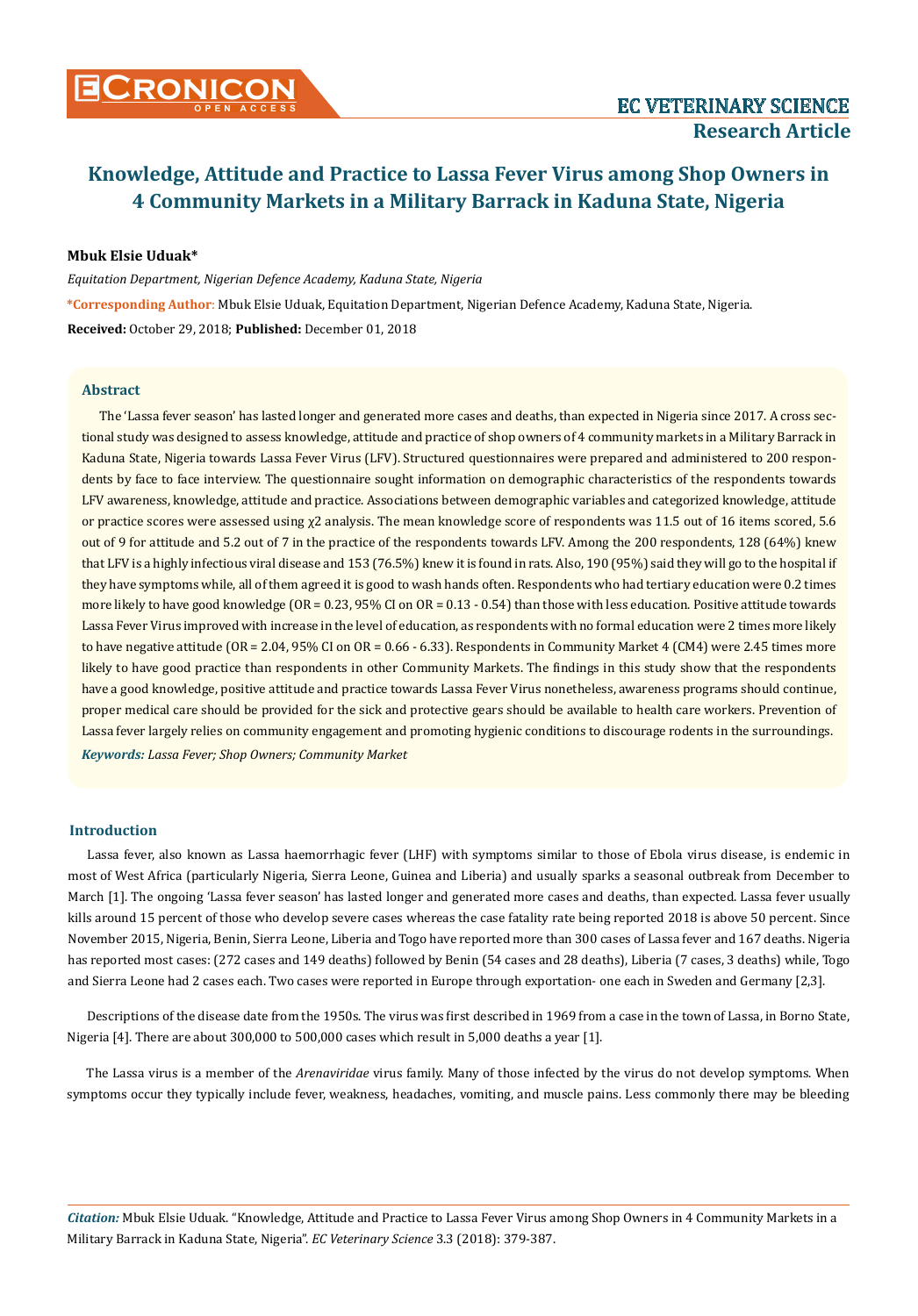from the mouth or gastrointestinal tract. The risk of death once infected is about one percent and frequently occurs within 2 weeks of the onset of symptoms. About a quarter among those who survive may develop deafness [2,5].

Lassa virus is transmitted when the feces or urine of *Mastomys natalensis* (multimammate rat) access grain stores, or through inhalation of infectious material, or when broken skin and mucous membranes are directly exposed to infectious material. The virus may also be spread between humans through direct contact with the blood, feces, urine or other bodily secretions of a person infected with Lassa fever. Infection is in a persistent asymptomatic state in the rodents. The virus is excreted for up to 3 - 9 weeks in urine and up to 3 months in the semen of an infected person [3,6].

Diagnosis based on symptoms is difficult because diseases like Ebola, malaria, typhoid and yellow fever all present with similar symptoms [5]. Confirmation is by laboratory testing to detect the RNA virus, antibodies to the virus or the virus itself in cell culture. Molecular dating suggests that Lassa virus has been circulating in Nigeria for over a thousand years and in some other West African countries for hundreds of years [6]. Last year, genetic sequencing of the virus causing infections in Togo showed that this virus and one circulating in neighboring Benin represent a new lineage of the Lassa virus. An ELISA test for antigen and IgM antibodies will give 88% sensitivity and 90% specificity for the presence of the infection. Other laboratory findings in Lassa fever include lymphopenia, thrombocytopenia and elevated aspartate aminotransferase levels in the blood. Lassa fever virus can also be found in cerebrospinal fluid [7]. In West Africa, where Lassa is most prevalent, it is difficult for doctors to diagnose due to the absence of proper equipment to perform tests [8]. In cases presented with abdominal pain, the disease is often misdiagnosed as appendicitis and intussusception which may delay treatment with the antiviral ribavirin [9].

There is no approved vaccine available presently [4]. For now, prevention requires control of the *Mastomys* rodent population, so measures are limited to keeping rodents out of homes and food supplies, having a cat to hunt vermin, storing food in sealed containers as well as, maintaining effective personal hygiene. Protective gears should be used while in contact with an infected person. All persons suspected of Lassa fever infection should be admitted to isolation facilities and their body fluids and excreta properly disposed [9,10].

Treatment is directed at addressing dehydration and improving symptoms like fighting hypotension. The antiviral medication, ribavirin may be useful when given early but the drug is relatively expensive. Intravenous interferon therapy has also been used [4,11].

Presently, Nigeria, which is the traditional source of most Lassa cases, has an ongoing outbreak that has affected 23 states already. The high number of cases reported in Nigeria may be partly due to better preparedness, leading to better detection. Nigeria has learned from Ebola and has built better capacity to detect emerging outbreaks, including raising awareness of disease threats through stronger community engagement [12]. The wider outbreaks seen in West Africa may be due to increasing urbanization and climatic conditions favoring the rat. West Africa has enjoyed good rainfall since 2015 which has led to good crop yields and plentiful food for rodents [8].

Prognosis is usually bad as about 15 - 20% of hospitalized Lassa fever patients will die from the illness. The overall mortality rate is estimated to be 1%, but during epidemics, mortality can climb as high as 50%. The mortality rate is greater than 80% when it occurs in pregnant women especially during their third trimester as, fetal death occurs in all cases while abortion decreases the risk of death to the mother [5].

#### **Materials and Methods**

A cross sectional study was carried out in four community markets (CM) in a Military Barrack in Kaduna State, Nigeria. A structured questionnaire was designed and administered by face to face interview, to 200 shop owners within the study area between 1st and 20th November, 2017. Only shops selling foodstuffs were selected to examine their knowledge, attitude and practice relating to Lassa fever virus (LFV) and check food storage practices within the shops. Shops were selected by picking every other shop along major lines within the market under study. All shop owners were interviewed in Pigeon English language.

Shop owners that were unwilling to participate in the study were excluded. The options for the choice questions were "Yes", "No" and "don't know". A marking scheme containing expected correct answers was prepared and used to mark and score the responses. "Don't know" responses were considered as wrong answers. For each correct and incorrect answer, one and zero points were assigned respectively. There were five (5) sections in the questionnaire. Section A contained the demographic information of the respondent. Information

*Citation:* Mbuk Elsie Uduak. "Knowledge, Attitude and Practice to Lassa Fever Virus among Shop Owners in 4 Community Markets in a Military Barrack in Kaduna State, Nigeria". *EC Veterinary Science* 3.3 (2018): 379-387.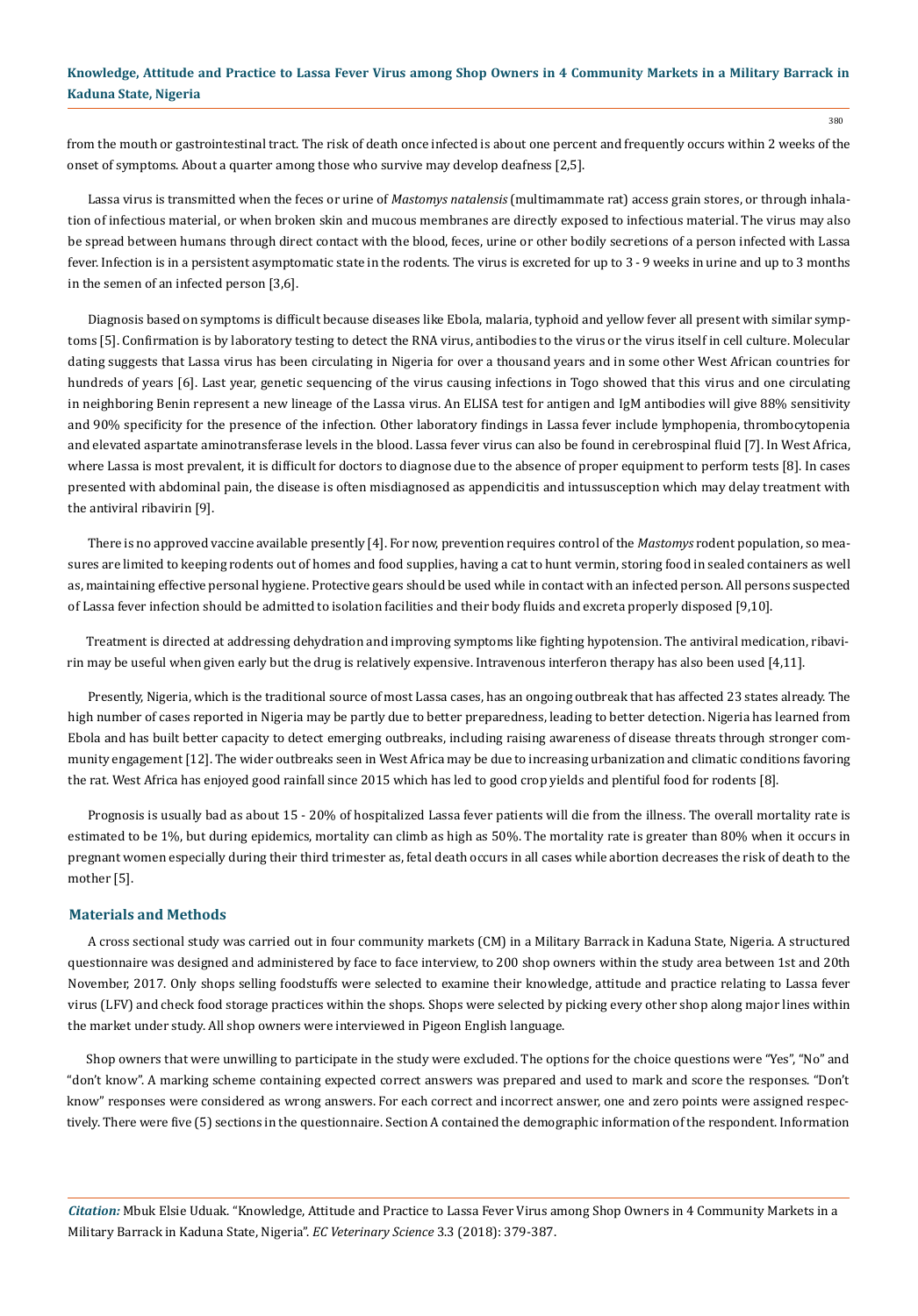381

on respondents general awareness about Lassa fever was contained in section B, this had questions on how he/she heard about LFV, whether he/she knows where to go to if infected. Section C contained information about knowledge of LFV, which included questions on mode of transmission, symptoms and preventive measures. Questions on attitude of respondent towards LFV were provided in section D such as; knowingly consuming food stuffs contaminated with rodent feces, having direct contact with rodents and willingness to participate in LFV vaccine trials. Section E contained questions on practice of the respondents towards LFV. The study was explained to the respondents and questionnaires were completed anonymously.

The questionnaire reliability was assessed by the Cronbach's alpha method. Data were processed using SPSS Version 20 and analysed using  $\chi^2$  test of association and odds ratio; confidence intervals (95%) were calculated for odds ratios. Values of p < 0.05 were considered significant in the  $\chi^2$  analysis. Relationships between non-categorized scores were assessed using logistic regression analysis.

### **Results**

#### **Socio-demographic characteristics of respondents**

The sampled respondents from the general population were 40 (20%) male and 160 (80%) female with age distribution of 30 - 40 years (22.5%), 41 - 50 years (54.5%), and above 50 years (23%). Of the 200 respondents that participated in the study, 68 (34%) were in CM1, 51 (25.5%) were in CM2, 42 (21%) were in CM3 while 39 (19.5%) were in CM4. Thirty-seven (18.5%) respondents were single while 163 (81.5%) were married. Grouping according to the number of people in the household, 1 - 2 people were 15 (7.5%), 3 - 4 people were 53 (26.5%) while households which had more than 5 people were 132 (66%). Based on the level of education of respondents, 20 (10%) had no formal education, 46 (23%) had primary school education, 119 (59.5%) had secondary school education and 15 (7.5%) had tertiary education (Table 1).

| <b>Characteristics</b> | Frequency ( $N = 300$ ) | Percentage (%) |  |
|------------------------|-------------------------|----------------|--|
| <b>Address</b>         |                         |                |  |
| CM1                    | 68                      | 34.0           |  |
| CM <sub>2</sub>        | 51                      | 25.5           |  |
| CM <sub>3</sub>        | 42                      | 21.0           |  |
| CM4                    | 39                      | 19.5           |  |
|                        |                         |                |  |
| Age                    |                         |                |  |
| $30 - 40$              | 45                      | 22.5           |  |
| $41 - 50$              | 109                     | 54.5           |  |
| $> 50$                 | 46                      | 23.0           |  |
|                        |                         |                |  |
| <b>Sex</b>             |                         |                |  |
| Male                   | 40                      | 20.0           |  |
| Female                 | 160                     | 80.0           |  |
|                        |                         |                |  |
| <b>Marital status</b>  |                         |                |  |
| Single                 | 37                      | 18.5           |  |
| Married                | 163                     | 81.5           |  |
|                        |                         |                |  |
| Qualification          |                         |                |  |
| No formal education    | 20                      | 10.0           |  |
| Primary                | 46                      | 23.0           |  |
| Secondary              | 119                     | 59.5           |  |
| Tertiary               | 15                      | 7.5            |  |
|                        |                         |                |  |
| Household No.          |                         |                |  |
| $1 - 2$                | 15                      | 7.5            |  |
| $3 - 4$                | 53                      | 26.5           |  |
| > 5                    | 132                     | 66.0           |  |

*Table 1: Socio-demographic characteristics of respondents in 4 community markets (CM) in Kaduna State, Nigeria.*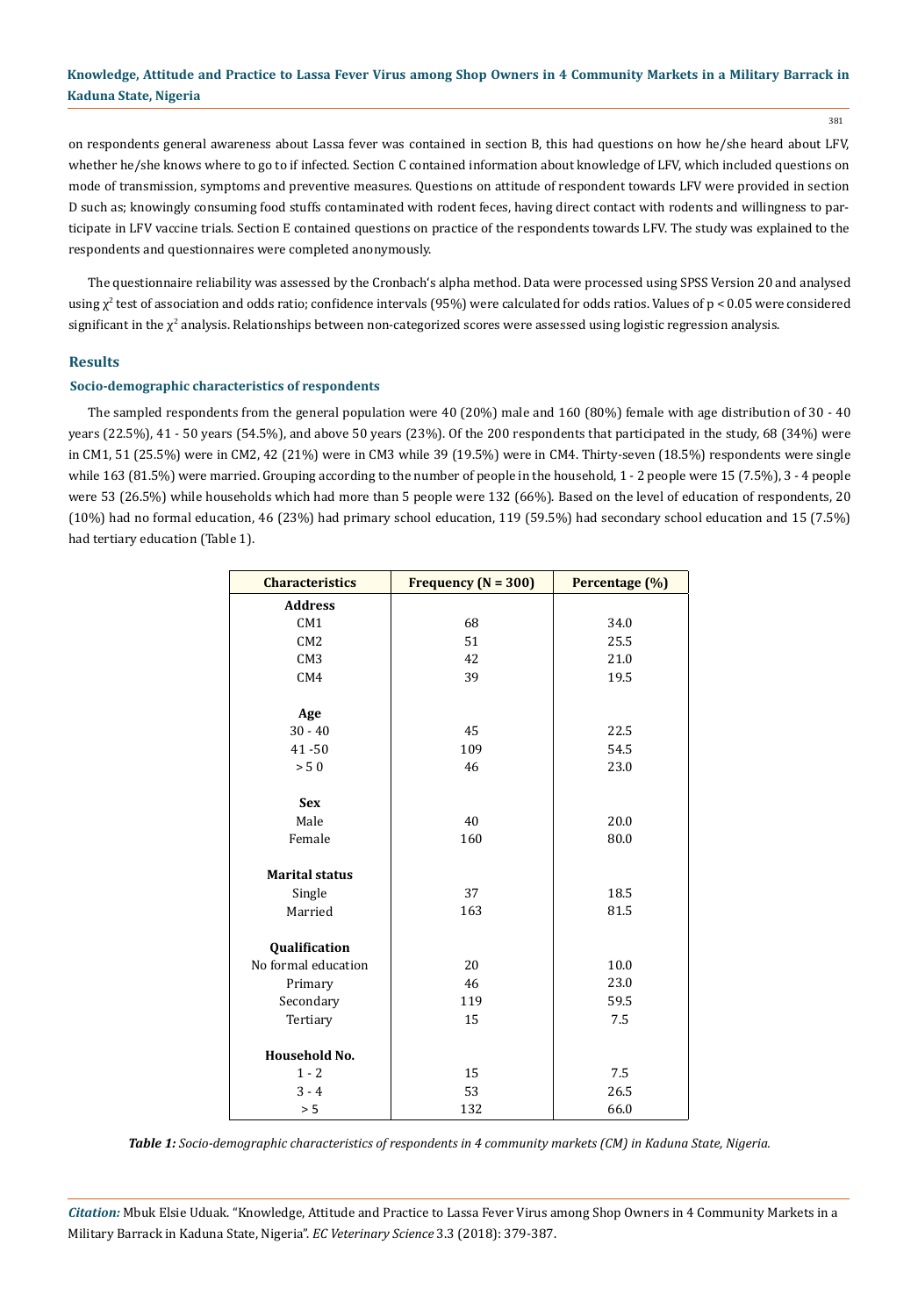# **Awareness of lassa fever virus (LFV)**

One hundred and twenty (60%) respondents said that they had been visited by health officials while those not visited were 80 (40%). Majority of the respondents 193 (96.5%) were aware that LFV is transmitted through consumption of food stuffs contaminated with faeces and urine of infected rats. Television served as the main source of information on LFV as 126 (63%) usually followed news about the outbreak of LFV through the television/radio, 25 (12.5%) heard through the social media, 15 (7.5%) from newspapers/pamphlets while 34 (17%) from health officials (Table 2).

| <b>Awareness Item</b>                                        | Frequency ( $N = 200$ ) | Percentage (%) |
|--------------------------------------------------------------|-------------------------|----------------|
| Health officers have talked to me about LFV                  |                         |                |
| Yes                                                          | 120                     | 60.0           |
| No.                                                          | 80                      | 40.0           |
| LFV is transmitted through contact with infected body fluids |                         |                |
| Yes                                                          | 193                     | 96.5           |
| N <sub>0</sub>                                               | 7                       | 3.5            |
| How did you hear about LFV                                   |                         |                |
| Television/Radio                                             | 126                     | 63.0           |
| Social media                                                 | 25                      | 12.5           |
| Newspapers/pamphlets                                         | 15                      | 7.5            |
| Health officials                                             | 34                      | 17.0           |

*Table 2: Respondents awareness of LFV in Kaduna.*

### **Knowledge of Lassa fever virus (LFV)**

The mean knowledge score of respondents was 11.5 out of 16 items scored. Almost all 194 (97%) the respondent knew that LFV was ongoing in Nigeria, 135 (67.5%) knew that LFV does not kill all its victims, 184 (92%) had heard of persons who survived the disease and 178 (89%) knew the first case in Nigeria was not diagnosed in Lagos State. One hundred and twenty-eighty (64%) knew that LFV was a highly infectious viral disease while 153 (76.5%) knew the virus is found in rats. Also, 145 (72.5%) respondents knew that LFV could be spread by contact with food stuffs contaminated with feces and urine of infected rats. Ninety-six (48%) respondents knew that LFV is not transmitted to humans through insect bites while, 58 (29%) knew that human to human transmission was possible. Eighty-six of the respondents (43%) knew that family members of infected patients were at risk of LFV while, 92 (46%) knew the clinical signs of LFV. One hundred and twenty respondents (60%) believed that those involved in preparing corpse for burial are more at risk of becoming infected with LFV. Also, 105 (52.5%) knew there is no approved vaccination but 126 (63%) knew there is treatment for Lassa fever (Chart 1). The associations of demographic characteristic of respondents with categorized knowledge scores were assessed. Respondents who had formal education were less likely to have poor knowledge (OR = 0.21, 95% CI on OR 0.07 - 0.59) (Table 3). Level of knowledge on LFV improved with increased level of education.



*Chart 1: Responses of respondents to knowledge of Lassa Fever Virus (LFV) in Kaduna.*

*Citation:* Mbuk Elsie Uduak. "Knowledge, Attitude and Practice to Lassa Fever Virus among Shop Owners in 4 Community Markets in a Military Barrack in Kaduna State, Nigeria". *EC Veterinary Science* 3.3 (2018): 379-387.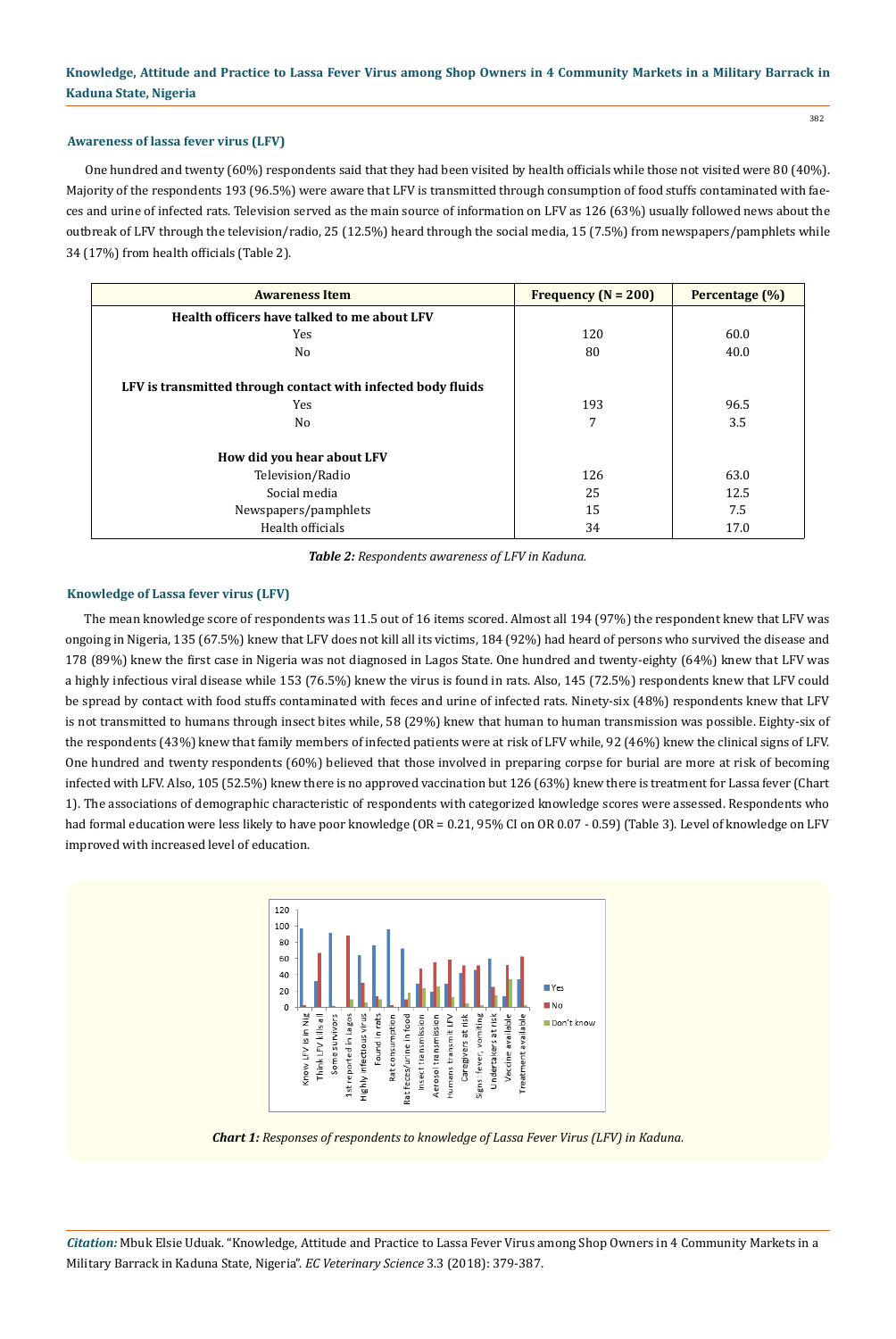383

| <b>Variable</b> | Poor<br>knowledge | Good<br>knowledge | P-value | Crude OR (95%CI)     | Adjusted OR (95%CI)<br>Poor | <b>Adjusted OR (95%CI)</b><br>Good |
|-----------------|-------------------|-------------------|---------|----------------------|-----------------------------|------------------------------------|
| Age             |                   |                   |         |                      |                             |                                    |
| $30 - 40$       | 32 (71.1)         | 13 (28.9)         | 0.05    | 1.000                |                             |                                    |
| $41 - 50$       | 25 (22.9)         | 84 (77.1)         |         | $3.97(1.62 - 9.71)$  | $0.37(0.17 - 0.83)$         | $2.64$ (1.20 - 5.78)               |
| >50             | 18 (39.1)         | 28 (60.9)         |         | $2.11(0.87 - 5.10)$  | $0.44(0.19 - 0.99)$         | $2.25(1.00 - 5.09)$                |
| Qualification   |                   |                   |         |                      |                             |                                    |
| No formal edu   | 16(80.0)          | 4(20.0)           | 0.00    | 1.000                |                             |                                    |
| Primary         | 23(50.0)          | 23(50.0)          |         | $0.07(0.02 - 0.24)$  | $9.94(3.67 - 26.88)$        | $0.10(0.03 - 0.27)$                |
| Secondary       | 35 (29.4)         | 84 (70.6)         |         | $0.12$ (0.03 - 0.43) | $6.99$ (2.53 - 19.29)       | $0.14(0.05 - 0.39)$                |
| Tertiary        | 0(0)              | 15 (100)          |         | $0.21(0.07 - 0.59)$  | $2.56(1.23 - 4.16)$         | $0.23(0.13 - 0.54)$                |
| Household No.   |                   |                   |         |                      |                             |                                    |
| $1 - 2$         | 4(26.7)           | 11(73.3)          | 0.02    | 1.000                |                             |                                    |
| $3 - 4$         | 18 (34.0)         | 35(66.0)          |         | $0.29(0.11 - 0.77)$  | $2.97(1.28 - 6.86)$         | $0.33(0.14 - 0.77)$                |
| > 5             | 64 (48.9)         | 68 (51.5)         |         | $0.70(0.24 - 2.00)$  | $1.41(0.53 - 3.70)$         | $0.70(0.27 - 1.86)$                |

*Table 3: Associations of demographic variables with knowledge of Lassa fever virus (LFV) by respondents in Kaduna, Kaduna state, Nigeria using logistic regression analysis.*

### **Attitude towards Lassa fever virus (LFV)**

More than half of the respondents 116 (58%) said that, they did not allow members of their household to consume food stuffs that have been contaminated with rats' feces or urine, 118 (59%) said they avoided contact with people suspected of Lassa fever, 190 (95%) said that if they had symptoms like fever, bloody vomiting, bloody diarrhea, muscle fatigue and deafness they would report to the hospital while 121 (60.5%) respondents said they will avoid eating snacks that have been partially bitten by rats or not properly stored. Threequarter (75%) of the respondents said they avoid unsanitary conditions and litter buildup in their surroundings while, 114 (57%) said they will not welcome a person who has recovered from Lassa fever in their homes. About three-quarter (72.5%) agreed that people who have had direct contact with Lassa fever patients should be separated from people who have not. Most of the respondents 160 (80%) agreed to avoid funeral rites that require direct contact with the corpse while, 129 (64.5%) affirmed that they would participate in a LFV vaccine trial (Chart 2). Categorized attitude scores showed an association with educational qualification of respondents and number of household ( $\chi^2$  = 14.196, df = 3, p = 0.000 and  $\chi^2$  = 18.273, df = 2, p = 0.000 respectively). Positive attitude towards LFV improved with increase in the level of education, as respondents with no formal education were more likely to have negative attitude (Table 4).



*Chart 2: Responses of respondents to knowledge of Lassa Fever Virus (LFV) in Kaduna.*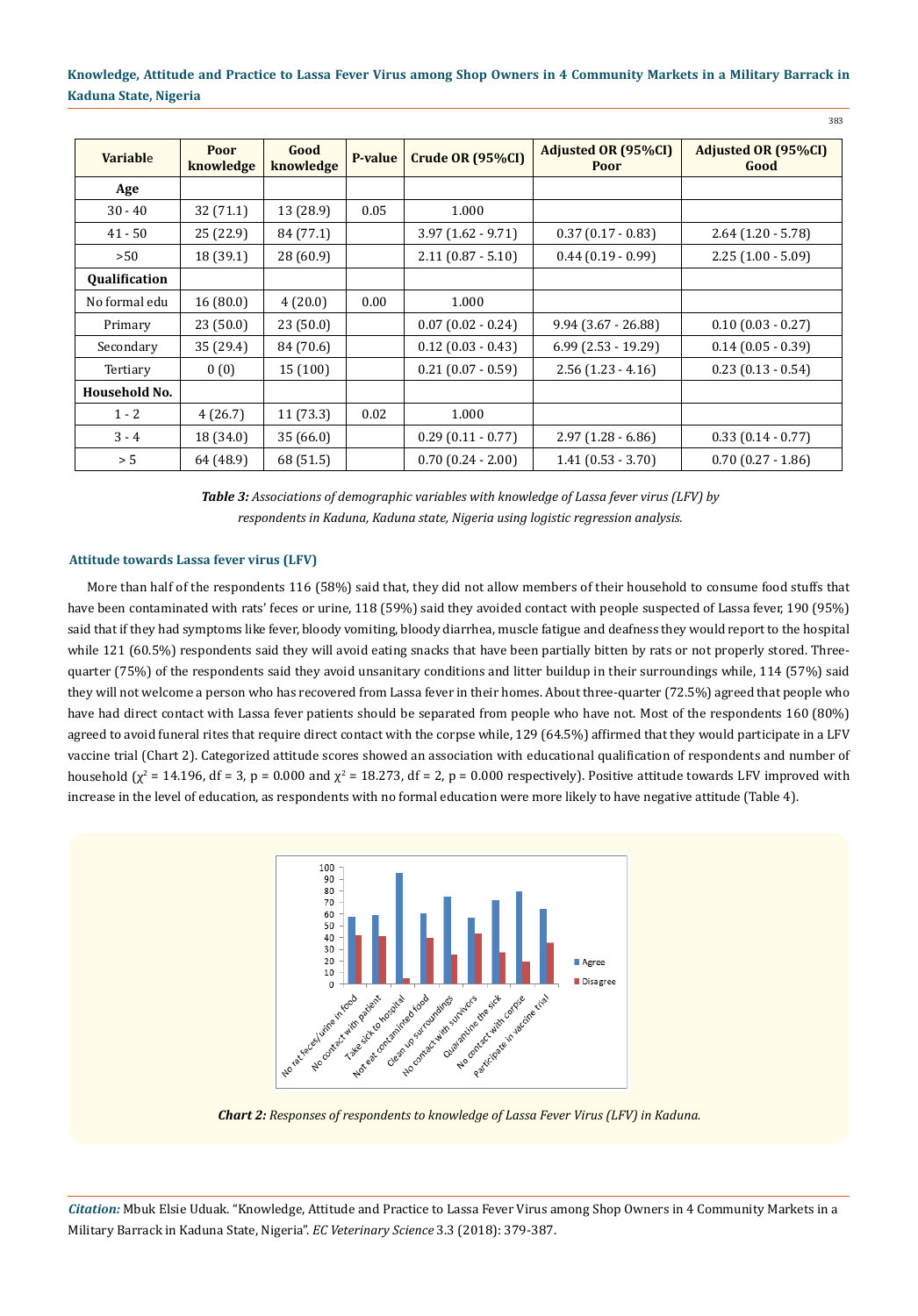384

| <b>Variable</b> | <b>Negative</b><br>attitude | <b>Positive</b><br>attitude | P-value | Crude OR (95%CI)        | <b>Adjusted OR (95%CI)</b><br><b>Negative</b> | <b>Adjusted OR (95%CI)</b><br><b>Positive</b> |
|-----------------|-----------------------------|-----------------------------|---------|-------------------------|-----------------------------------------------|-----------------------------------------------|
| <b>Address</b>  |                             |                             |         |                         |                                               |                                               |
| CM1             | 23 (33.8)                   | 45 (66.2)                   | 0.04    | 1.000                   |                                               |                                               |
| CM2             | 19 (37.3)                   | 32 (62.7)                   |         | $5.66$ $(2.26 - 14.14)$ | $0.19(0.07 - 0.47)$                           | $5.14(2.09 - 12.60)$                          |
| CM3             | 18 (42.9)                   | 24(57.1)                    |         | $8.12$ (2.45 - 26.93)   | $0.12$ (0.03 - 0.41)                          | $7.81(2.39 - 25.51)$                          |
| CM4             | 22 (56.4)                   | 17(43.6)                    |         | $4.16(1.38 - 12.52)$    | $0.24(0.08 - 0.74)$                           | $4.04(1.34-12.16)$                            |
| Age             |                             |                             |         |                         |                                               |                                               |
| $30 - 40$       | 24 (53.3)                   | 21 (46.7)                   | 0.01    | 1.000                   |                                               |                                               |
| $41 - 50$       | 38 (34.9)                   | 71 (65.1)                   |         | $0.37(0.12 - 1.11)$     | $2.54(0.86 - 7.52)$                           | $0.39(0.13 - 1.16)$                           |
| $> 50$          | 17(37.0)                    | 29(63.0)                    |         | $0.71(0.22 - 2.29)$     | $1.57(0.50 - 4.92)$                           | $0.63(0.20 - 1.99)$                           |
| Qualification   |                             |                             |         |                         |                                               |                                               |
| No formal edu   | 15(75.0)                    | 5(25.0)                     | 0.00    | 1.000                   |                                               |                                               |
| Primary         | 16 (34.8)                   | 30(65.2)                    |         | $0.46$ (0.15 - 1.45)    | $2.04(0.66 - 6.33)$                           | $0.48(0.15 - 1.50)$                           |
| Secondary       | 48 (40.3)                   | 71 (59.7)                   |         | $1.08(0.28 - 4.11)$     | $0.88(0.24 - 3.25)$                           | $1.13(0.30 - 4.17)$                           |
| Tertiary        | 4(26.7)                     | 11(73.3)                    |         | $2.07(0.83 - 5.13)$     | $0.48(0.19 - 1.18)$                           | $2.06(0.84 - 5.04)$                           |
| Household no.   |                             |                             |         |                         |                                               |                                               |
| $1 - 2$         | 2(13.3)                     | 13 (86.7)                   | 0.00    | 1.000                   |                                               |                                               |
| $3 - 4$         | 17(32.1)                    | 36(67.9)                    |         | $0.22$ (0.07 - 0.62)    | $4.34(1.54 - 12.20)$                          | $0.23(0.08 - 0.64)$                           |
| $> 5$           | 79 (59.9)                   | 53 (40.1)                   |         | $0.61(0.20 - 1.89)$     | $1.59(0.52 - 4.82)$                           | $0.62$ (0.20 - 1.90)                          |

*Table 4: Associations of demographic variables with attitude of Lassa fever by respondents in Kaduna, Kaduna State, Nigeria using logistic regression analysis.*

#### **Practices towards Lassa fever**

All 200 (100%) respondents affirmed that it was good to wash hands with soap and water as often as possible, avoid direct contact with dead rats and undertakers should always wear protective clothing. While, 165 (82.5%) said that they store food stuffs in sealed containers, 135 (67.5%) said they would remove rat feces from food stuffs and consume the food. Also, 131 (65.5%) said that they would not drink traditional herbs to treat Lassa fever. Most of the respondents 188 (94%) agreed that protective gear should be worn when nursing an infected person (Chart 3). The age group 41 - 50 years and households with fewer people (1 - 2) had higher acceptable practice scores than married respondents. Good practice increased with increase in the level of education as there was significant difference in the educational qualification characteristic of respondent, those with tertiary and secondary educational qualification had higher practice scores  $(\chi^2$  = 21.611, df = 3, p = 0.000). Also, the respondents from CM2 had the highest practice score, followed by those from CM3 and CM1  $(\chi^2$  $= 10.264$ , df = 3, p = 0.00). There was statistical significant association between the age groups (OR = 2.90, 95% CI on OR = 1.09 - 7.69) and marital status of respondents (OR = 0.89, 95% CI on OR = 0.38 - 2.07), with good practice observed with increase in the level of educational qualification (Table 5).



*Chart 3: Responses of respondents on practice towards LFV in Kaduna.*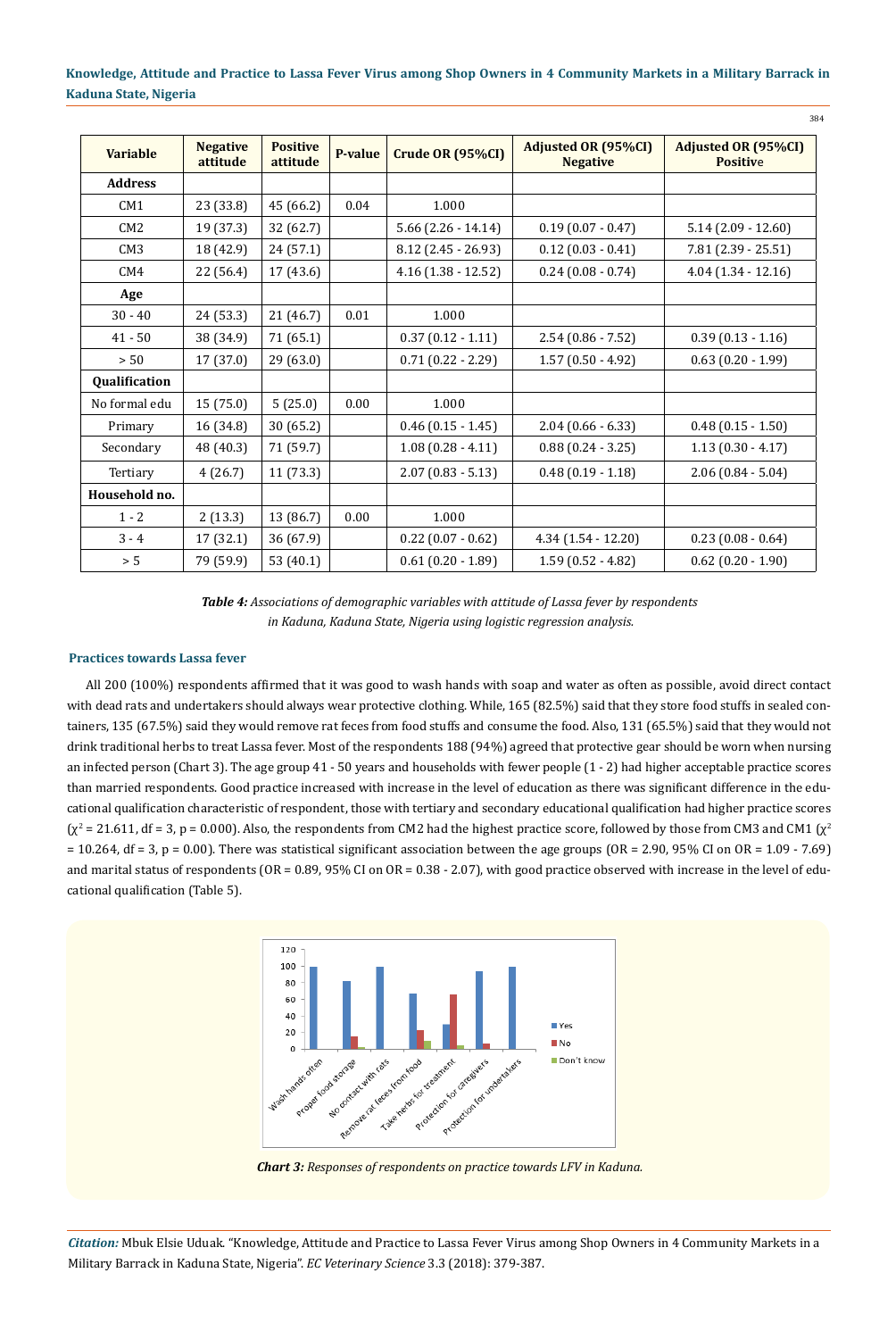| <b>Variable</b> | Poor<br>practice | Good<br>practice | P-value | Crude OR (95%CI)     | <b>Adjusted OR (95%CI)</b><br>Poor | <b>Adjusted OR (95%CI)</b><br>Good |
|-----------------|------------------|------------------|---------|----------------------|------------------------------------|------------------------------------|
| <b>Address</b>  |                  |                  |         |                      |                                    |                                    |
| CM1             | 23 (33.8)        | 45 (66.2)        | 0.00    | 1.000                |                                    |                                    |
| CM2             | 16 (31.4)        | 35 (68.4)        |         | $5.66(0.17 - 1.82)$  | $1.94(0.66 - 5.68)$                | $0.51(0.17 - 1.50)$                |
| CM <sub>3</sub> | 14 (33.3)        | 28 (66.7)        |         | $0.84$ (0.20 - 3.48) | $1.34(0.35 - 5.07)$                | $0.74(0.19 - 2.82)$                |
| CM4             | 15(38.5)         | 24(61.5)         |         | $2.58(0.42 - 15.71)$ | $0.40$ (0.07 - 2.34)               | $2.45(0.42 - 14.09)$               |
| Age             |                  |                  |         |                      |                                    |                                    |
| $30 - 40$       | 24(53.3)         | 21 (46.7)        | 0.01    | 1.000                |                                    |                                    |
| $41 - 50$       | 31 (28.4)        | 78 (71.6)        |         | $2.90(1.09 - 7.69)$  | $0.37(0.14 - 0.93)$                | $2.68(1.06 - 6.74)$                |
| > 50            | 23(50.0)         | 23(50.0)         |         | $3.20(1.10 - 9.27)$  | $0.27(0.10 - 0.74)$                | $3.63$ $(1.34 - 9.84)$             |
| Qualification   |                  |                  |         |                      |                                    |                                    |
| No formal edu   | 12(60.0)         | 8(40.0)          | 0.00    | 1.000                |                                    |                                    |
| Primary         | 21(45.7)         | 25 (54.7)        |         | $0.11(0.03 - 0.39)$  | 7.31 (2.43 - 21.92)                | $0.13(0.04 - 0.41)$                |
| Secondary       | 45 (37.8)        | 74 (62.8)        |         | $0.17(0.04 - 0.65)$  | $4.66$ $(1.57 - 13.80)$            | $0.21(0.07 - 0.63)$                |
| Tertiary        | 2(13.3)          | 13 (86.7)        |         | $0.58(0.19 - 1.78)$  | $1.27(0.52 - 3.08)$                | $0.78(0.32 - 1.88)$                |

*Table 5: Associations of demographic variables with practice of Lassa fever by respondents in Kaduna, Kaduna State, Nigeria using logistic regression analysis.*

### **Discussions**

Overall, Lassa fever virus (LFV) awareness was high, based on the median correct responses for the 32 statements in the scored section of the KAP survey. At the same time, this survey revealed several important areas of concern as Nigeria sought to control the present ongoing LFV epidemic.

The findings in this report are subject to at least two main limitations. First, the selection of study area in Kaduna State was nonrandom. Second, a standardized form was used for the survey, but none of the responses was open-ended. Therefore, limited information was available beyond the binary agree or disagree responses. This Lassa fever virus KAP is believed to be the first survey conducted in the study area to assess the effectiveness of LFV messaging at the community level in Kaduna State.

In this study, education played a vital role in the level of knowledge, attitude and practice of the respondents towards LFV as, the respondents who had tertiary education scored higher than those in the other categories. This may be because the respondents in this group had access to various mass media on LFV as previous studies have shown that LFV thrived more in remote areas occupied by less educated populations lacking basic needs [2,5].

About three-quarters of the respondents knew that LFV is found in rats and transmitted through consumption of foodstuffs contaminated with rat feces and urine but less than a quarter of the respondents knew that inhalation was also a route of transmission. This is not an impressive result and shows that more awareness and sensitization programs on LFV need to be embarked on by the government and development partners.

The mean knowledge score in this study was 11.5 out of 16 and 74% of the respondents scored above average. This may be because this study was conducted in a more enlightened population (Military Barrack). Here, every shop owner visited said, they had access to television, radio or owned mobile telephone sets. These are the fastest routes of communication presently as shown by the number of respondents that had heard about LFV through these media.

Sixty percent of the respondents said that they have had visits from health officials recently. This shows that the health and sanitation department of the military hospital is performing its duties of regular inspection of the barracks. Weekend fatigues (environmental sanitation exercises) are enforced so, residents must clean up their homes and surroundings, store house-hold refuse in sanitary bags

*Citation:* Mbuk Elsie Uduak. "Knowledge, Attitude and Practice to Lassa Fever Virus among Shop Owners in 4 Community Markets in a Military Barrack in Kaduna State, Nigeria". *EC Veterinary Science* 3.3 (2018): 379-387.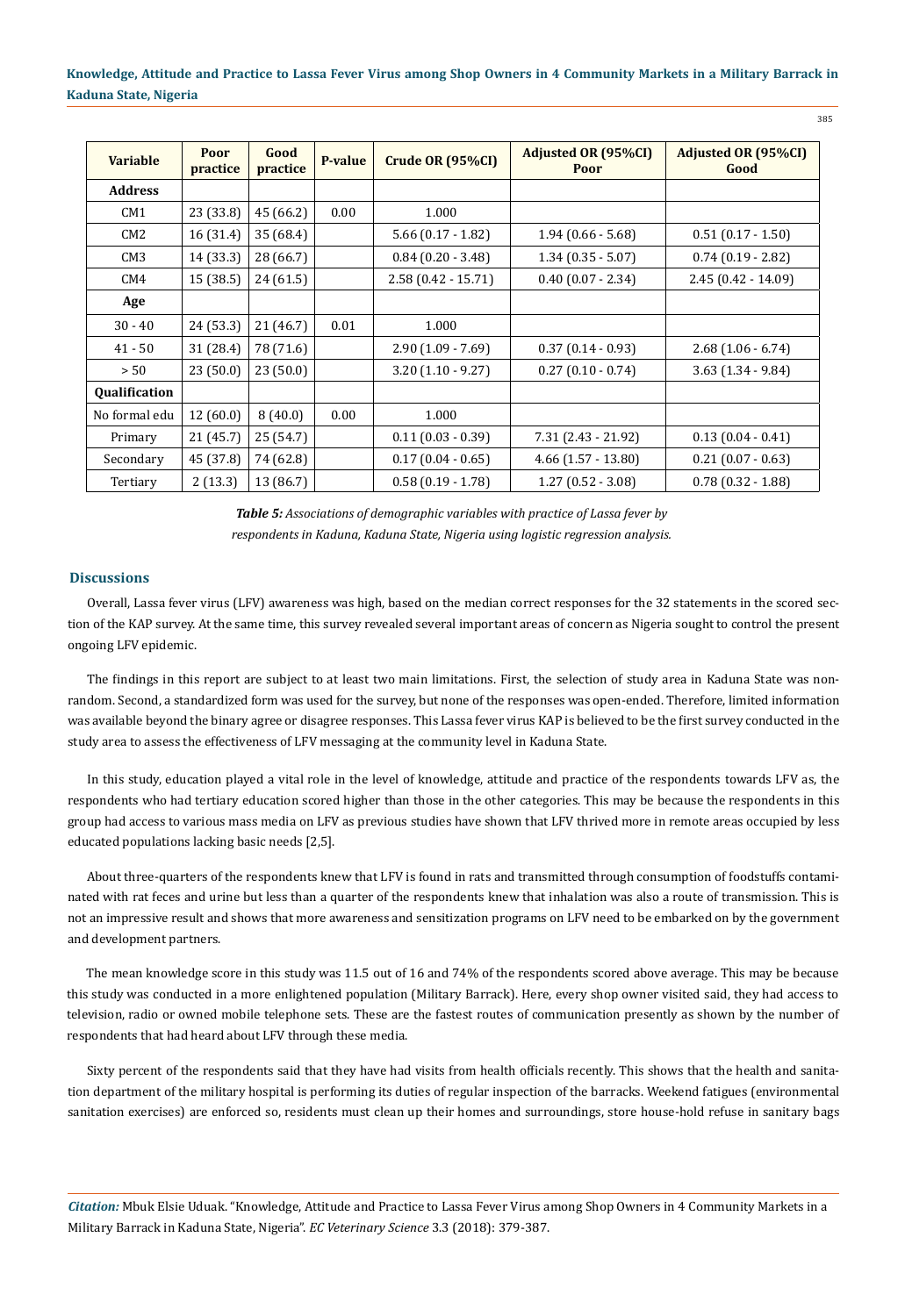386

or dust bins with tight-fitting covers to avoid infestation by rodents or dispose refuse properly at designated dump sites and not into the drainage system thereby controlling the population of rodents and stopping the transmission of Lassa fever virus [13]. Also, the military authority are responsible for the burial of their dead personnel therefore, trained military undertakers perform this act while observing universal safety precautions and comply with infection prevention and control measures when dealing with corpse as recommended by the WHO [5] thus, traditional burial customs observed by civilian populations are not practiced. This way, fewer people come in contact with the corpse and appropriate personal protective equipment like hand gloves, facemasks, goggles and overalls are worn when attending to corpses.

The average score for respondents attitude towards LFV was 5.6 out of 9 with 95% agreeing to seek prompt medical attention when sick or take their sick dependents to the hospital. This might be because there is a well-equipped military reference hospital with highly trained staff near the barracks as shown by Fisher-Hoch., *et al.* [14] that priority must be given to education of medical staff in developing countries and to guidelines for safe operation of hospitals to control LFV spread [15]. Also, medical treatments for military personnel and their dependents are free in military hospitals so, there is no fear of incurring huge medical bills [12].

All 4 community markets had electricity, pipe borne water, refuse disposal points and there were no bushes in their surroundings and so, 100% of the respondents had good practice towards hand washing and tidiness unlike in the study conducted in Edo state where a high percentage of people who lived in poor housing conditions were infected with LFV [13]. Since the military setting and training does not encourage personnel to have strong ties to religion and traditions, 65% of the respondents said they would not drink herbs to treat Lassa fever. There was an average score of 5.2 out of 7 in the practice of the respondents towards LFV.

#### **Conclusion**

Majority of the sampled population have good knowledge of the LFV, the mode of transmission and preventive measures. Most people said their first point of call for medical service would be the hospital if suspected to have LFV signs and some are willing to take part in LFV vaccine trial.

#### **Recommendations**

Sensitization of the general public on LFV and its mode of operations should continue through community awareness campaigns, print and electronic media. More emphasis should be placed on television, radio and social media since these are the main information media used by people to get news generally.

LFV test should be done on patients that present with febrile symptoms therefore, there is need for the government to ensure that all healthcare institutions have basic resources for the management of LFV as, only two hospitals in the country are presently equipped to handle LFV cases.

### **Bibliography**

- 1. Ogbu O., *et al*[. "Lassa fever in West African sub-region: an overview".](https://www.ncbi.nlm.nih.gov/pubmed/17378212) *Journal of Vector Borne Diseases* 44.1 (2007): 1-11.
- 2. [Macher AM and Wolfe MS. "Historical Lassa fever reports and 30-year clinical update".](https://www.ncbi.nlm.nih.gov/pmc/articles/PMC3374442/) *Emerging Infectious Diseases* 12.5 (2006): [835-837.](https://www.ncbi.nlm.nih.gov/pmc/articles/PMC3374442/)
- 3. [World Health Organization \(WHO\). Lassa fever \(2015\).](http://www.who.int/csr/don/28-may-2015-lassa-fever-usa/en/)
- 4. [Yun NE and Walker DH. "Pathogenesis of Lassa fever".](https://www.ncbi.nlm.nih.gov/pmc/articles/PMC3497040/) *Viruses* 4.10 (2012): 2031-2048.
- 5. [World Health Organization \(WHO\). Lassa fever \(2016\).](http://www.who.int/csr/don/27-may-2016-lassa-fever-nigeria/en/)
- 6. [Public Health England \(PHE\). Lassa fever: origins, reservoirs, transmission and guidelines \(2016\).](https://www.gov.uk/guidance/lassa-fever-origins-reservoirs-transmission-and-guidelines)
- 7. Günther S., *et al*[. "Lassa fever encephalopathy: Lassa virus in cerebrospinal fluid but not in serum".](https://www.ncbi.nlm.nih.gov/pubmed/11443561) *Journal of Infectious Diseases* 184.3 [\(2001\): 345-349.](https://www.ncbi.nlm.nih.gov/pubmed/11443561)
- 8. Asogun DA., *et al*[. "Molecular diagnostics for Lassa fever at Irrua Specialist Teaching Hospital, Nigeria: lessons learnt from two years](https://www.ncbi.nlm.nih.gov/pubmed/23029594) of laboratory operation". *[PLOS Neglected Tropical Diseases](https://www.ncbi.nlm.nih.gov/pubmed/23029594)* 6.9 (2012): e1839.
- 9. Dongo AE., *et al*[. "Lassa fever presenting as acute abdomen: a case series".](https://www.ncbi.nlm.nih.gov/pubmed/23597024) *Journal of Virology* 10 (2013): 124.